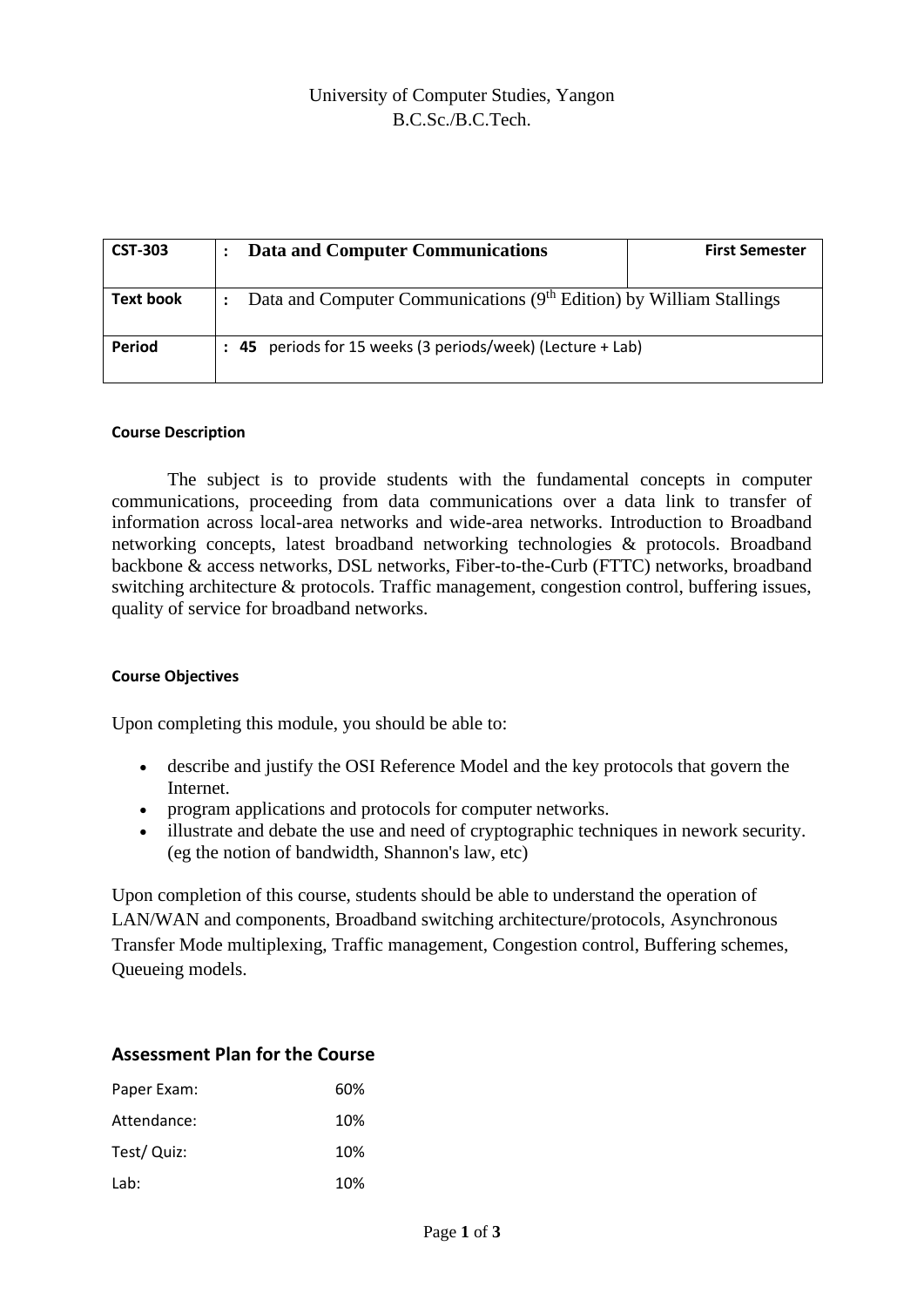## **Tentative Lecture Plan**

| No.              |                          | <b>Chapter</b>                                       | Page    | <b>Description</b>              |  |
|------------------|--------------------------|------------------------------------------------------|---------|---------------------------------|--|
|                  |                          | <b>Section (1): Data and Computer Communications</b> |         |                                 |  |
|                  |                          | <b>Chapter 3 Data Transmission</b>                   | 91-127  |                                 |  |
| 1.               | 3.1                      | Concepts and Terminology                             | 92-103  | <b>Explain Concept</b>          |  |
| 2.               | 3.2                      | Analog and Digital Data<br>Transmission              | 103-111 | Definition                      |  |
| 3.               | 3.3                      | <b>Transmission Impairments</b>                      | 111-117 | Reject Pg115                    |  |
| $\overline{4}$ . |                          | 3.4 Channel Capacity                                 | 117-121 | Reject Eg<br>3.5, 3.6, 3.7, 3.8 |  |
|                  |                          | <b>Chapter 4 Transmission Media</b>                  | 129-165 |                                 |  |
| 5.               | 4.1                      | <b>Guided Transmission Media</b>                     | 130-144 |                                 |  |
| 6.               | 4.2                      | <b>Wireless Transmission</b>                         | 144-152 |                                 |  |
| 7.               | 4.3                      | <b>Wireless Propagation</b>                          | 152-157 |                                 |  |
| 8.               |                          | 4.4 Line of Sight Transmission                       | 157-161 |                                 |  |
|                  | <b>Chapter 6 Digital</b> | Communication<br>Data<br><b>Techniques</b>           | 208-235 |                                 |  |
| 9.               | 6.1                      | Asynchronous and Synchronous<br>Transmission         | 210-214 |                                 |  |
| 10.              |                          | 6.3 Error Detection                                  | 214-224 |                                 |  |
| 11.              |                          | 6.5 Line Configurations                              | 230-231 |                                 |  |
|                  |                          | <b>Chapter 7 Data Link Control Protocols</b>         | 236-257 |                                 |  |
| 12.              | 7.1                      | <b>Flow Control</b>                                  | 236-244 | Figure Only                     |  |
| 13.              |                          | 7.2 Error Control                                    | 245-250 | Figure Only                     |  |
| 14.              |                          | 7.3 High-Level Data Link Control<br>(HDLC)           | 251-257 | Detail                          |  |
|                  |                          | <b>Chapter 8 Multiplexing</b>                        | 470-502 |                                 |  |